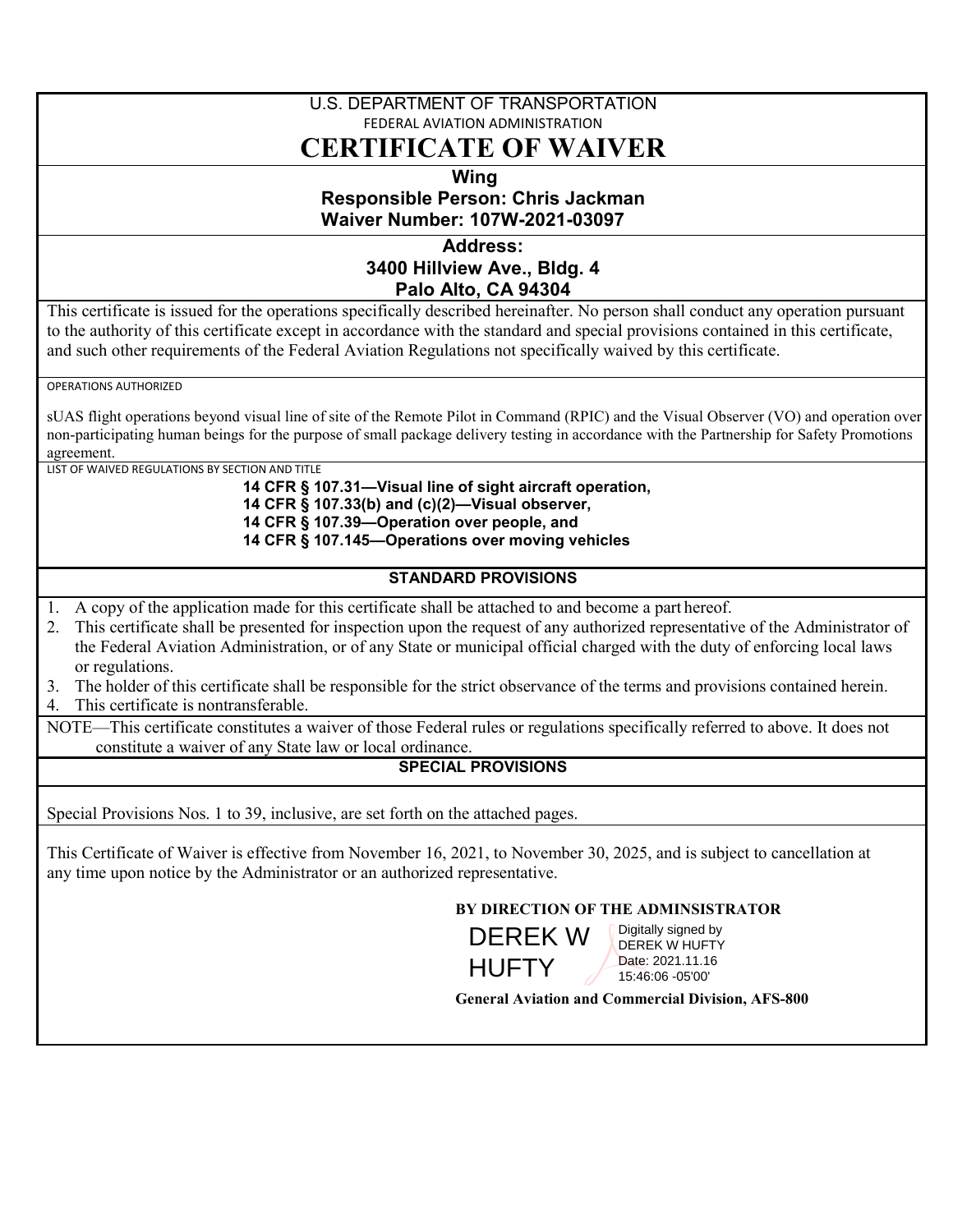# **SPECIAL PROVISIONS ISSUED TO Wing**

## **General**

This Waiver is an amendment and supersedes waiver 107W-2021-00181A. Waiver 107W-2021-00181A is no longer valid.

The FAA's Flight Standards Service has reviewed your application to ensure compliance with the requirements of 14 CFR § 107.200. The Administrator finds that the proposed sUAS operation can be conducted safely under the provisions of this Certificate of Waiver (Waiver) as listed below because you have established adequate mitigations for risks involved with operating your sUAS in the manner you described. Adherence to the provisions of this Waiver establishes the required level of safety within the national airspace system.

This Waiver may be canceled at any time by the Administrator, the person authorized to grant the Waiver, or the representative designated to monitor a specific operation. As a general rule, this Waiver may be canceled when it is no longer required, there is an abuse of its provisions, or when unforeseen safety factors develop. Failure to comply with any provision listed below is a violation of the terms of this Waiver and may serve as justification for cancellation.

List of Regulations Waived by Section and Title. The following regulations are waived:

- **14 CFR § 107.31**, Visual line of sight aircraft operation, is waived to allow operation of the small unmanned aircraft (sUA) beyond the direct visual line of sight of the remote pilot in command (PIC) and any visual observer (VO) who is participating in the operation.
- **14 CFR § 107.33(b) and (c) (2)**, is waived to the extent necessary to allow operation of the small unmanned aircraft (sUA) when each VO who is participating in the operation may not be able see the unmanned aircraft in the manner specified in §107.31.
- **14 CFR § 107.39,** Operations over human beings is waived to allow sUA operations over human beings who are not direct participants, necessary for the safe operation of the small unmanned aircraft.
- **14 CFR § 107.145,** Operations over moving vehicles, is waived to allow sUA operations over moving vehicles.

No part of this waiver will function as an airspace authorization under 14 CFR § 107.41. The FAA's Air Traffic Organization responds directly to requests for such authorizations.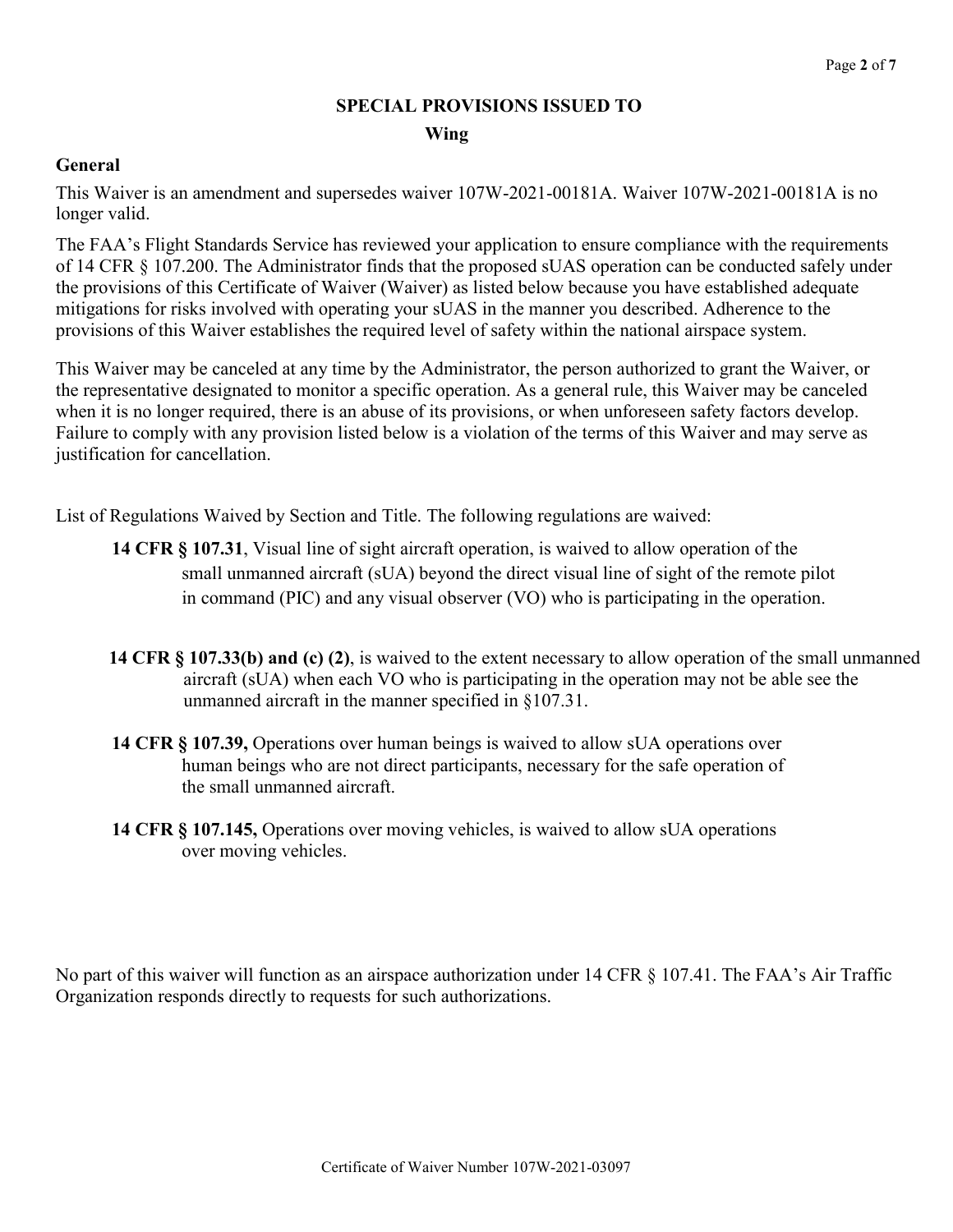**Common Special Provisions.** The Responsible Person is directly responsible for safety of operations conducted under this Waiver and will ensure the Remote Pilot in Command (remote PIC), manipulator of the controls, and Visual Observer $(s)^1$  $(s)^1$  comply with all provisions of this Waiver.

- 1. The Responsible Person listed on the Waiver is responsible to the FAA for the safe conduct of the operations. Prior to conducting operations that are the subject of this Waiver, the responsible person:
	- a. Must ensure the remote PIC, manipulators of the controls, and VO(s) are informed of the terms and provisions of this Waiver and strictly observe the terms and provisions herein;
	- b. Must ensure the remote PIC, manipulators of the controls, and VO(s) are informed and familiar with part 107 regulations; and
	- c. Evidence of the above (a and b) must be documented and must be presented for inspection upon request from the Administrator or an authorized representative;
- 2. This Waiver may be combined with waiver 107W-2016-01223E as amended and for operations under 14 CFR §107.35 only. This Waiver may not be combined with any other waiver(s), authorizations(s), or exemption(s) without specific authorization from the FAA;
- 3. The FAA has the authority to cancel or delay any or all flight operations if the safety of persons or property on the ground or in the air are in jeopardy or there is a violation of the terms of thisWaiver;
- 4. A copy of this Waiver must be accessible and available to the Remote Pilot in Command (remote PIC) at the ground control station during sUAS operations that are the subject of this Waiver;
- 5. The Responsible Person listed on this Waiver must maintain a current list of pilots by name and remote pilot certificate number used in operations under this Waiver. This list must be presented for inspection upon request from the Administrator or an authorized representative;
- 6. The Responsible Person listed on this Waiver must maintain a current list of small unmanned aircraft (sUA) by registration number(s) used in the Waiver holder's operations. This list must be presented for inspection upon request from the Administrator or an authorized representative;
- 7. For the purposes of this Waiver, Direct Participants are the remote pilots in command (PICs), persons manipulating the controls, visual observers (VOs), and any persons whose involvement is necessary for safety of the sUAS operation. All other persons are considered non-participants, including the merchant-loader and customer retriever;

<span id="page-2-0"></span><sup>&</sup>lt;sup>1</sup> Title 14 CFR § 107.3 defines the term "visual observer." Any VO participating in operations conducted under this Waiver must meet the requirements listed in § 107.33 throughout the duration of flight operations.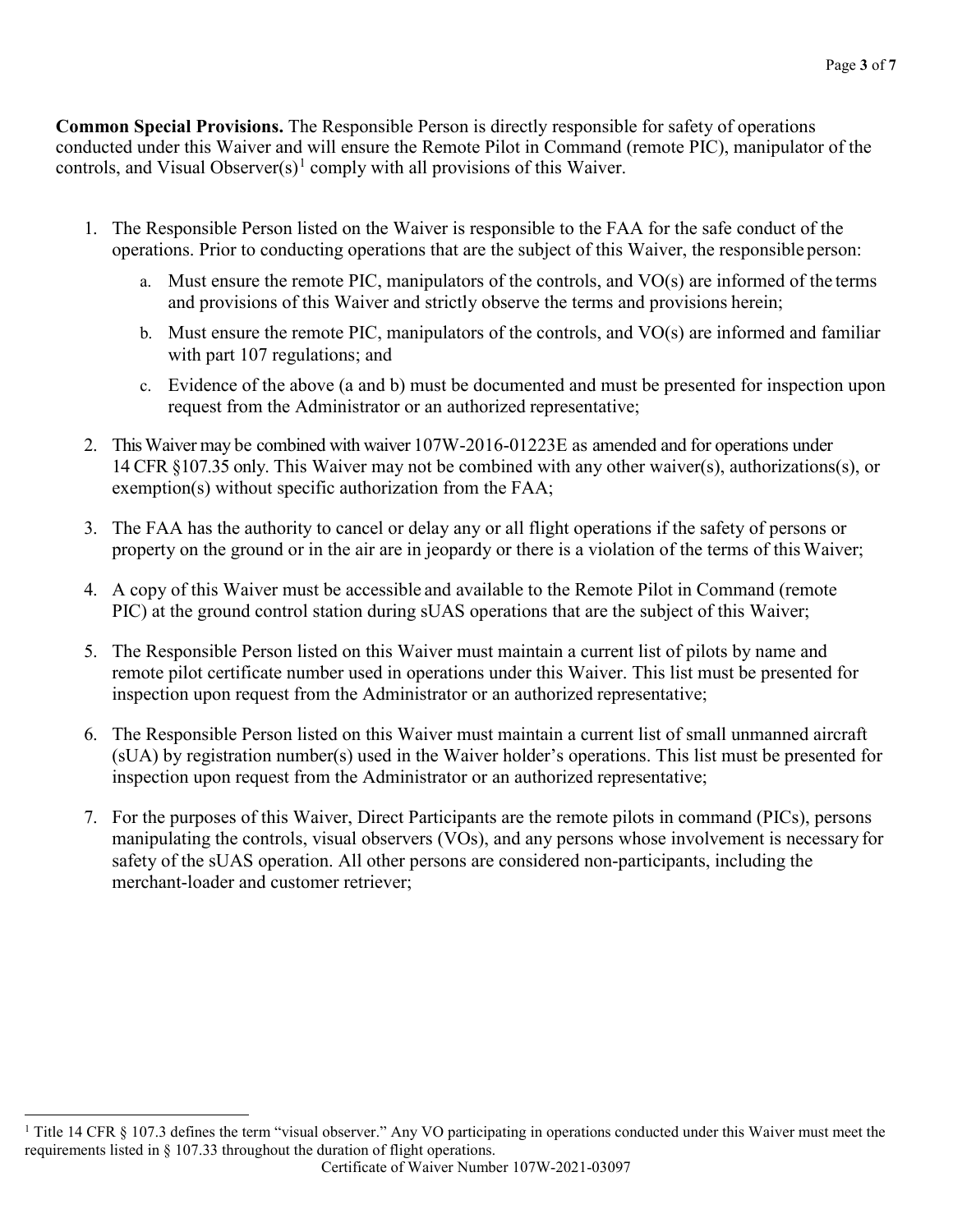**Waiver Specific Special Provisions.** sUAS operations beyond the visual line of sight (BVLOS) of the remote PIC and VO(s), and over human beings may be conducted under this waiver when the operation complies with the following provisions:

# **OPERATIONAL PROVISIONS**

- 8. Operations under this Waiver must use one or more VO(s);
- 9. A remote PIC must be physically located at the sUA operational location;
- 10. The remote PIC must ensure sufficient VO(s) are used to identify any non-participating aircraft prior to their entry into the planned operational area. For the purpose of this Waiver, sufficient VO(s) is defined as the minimum number of VO(s) required to continuously observe at least a 2 statute mile radius of airspace surrounding each sUA in flight;
- 11. Individuals directly participating in the operation of the sUAS must be easily identifiable visually (e.g., apparel, safety vests);
- 12. The Responsible Person must ensure all operations conducted under this Waiver follow the procedures outlined in the operations manual. If a discrepancy exists between the provisions in this Waiver and the procedures outlined in the operations manual, the provisions of this Waiver take precedence and must be followed;
- 13. The operations manual contains at least the following items:
	- a. Operator name, address, and telephone number,
	- b. Method of manual distribution and revision,
	- c. Certificate of Waiver. The operations manual must include a copy of the current Waiver(s),
	- d. Aircraft description and limitations list by aircraft type and model,
	- e. Method to ensure safety of non-participating persons and aircraft,
	- f. Safety briefing of Direct Participants,
	- g. Direct Participant minimum requirements,
	- h. Method of communications,
	- i. Normal operating procedures,
	- j. Abnormal operating procedures,
	- k. Emergency procedures,
	- l. Crew Resource Management,
	- m. Risk management, and
	- n. Accident Notification. The operations manual must contain procedures for notification and reporting of accidents in accordance with 14 CFR § 107.9 and NTSB 830;
- 14. The Responsible Person may update or revise its operations manual. The Responsible Person must track such revisions and present revised documents to the Administrator or an authorized representative upon request. The Responsible Person must also present revised documents when applying for extension of or amendment to this Waiver. If any revision to the manual would be contrary to the information provided in the waiver application or obviate a condition or limitation of this waiver, then the Responsible Person must apply for an amendment to this Waiver;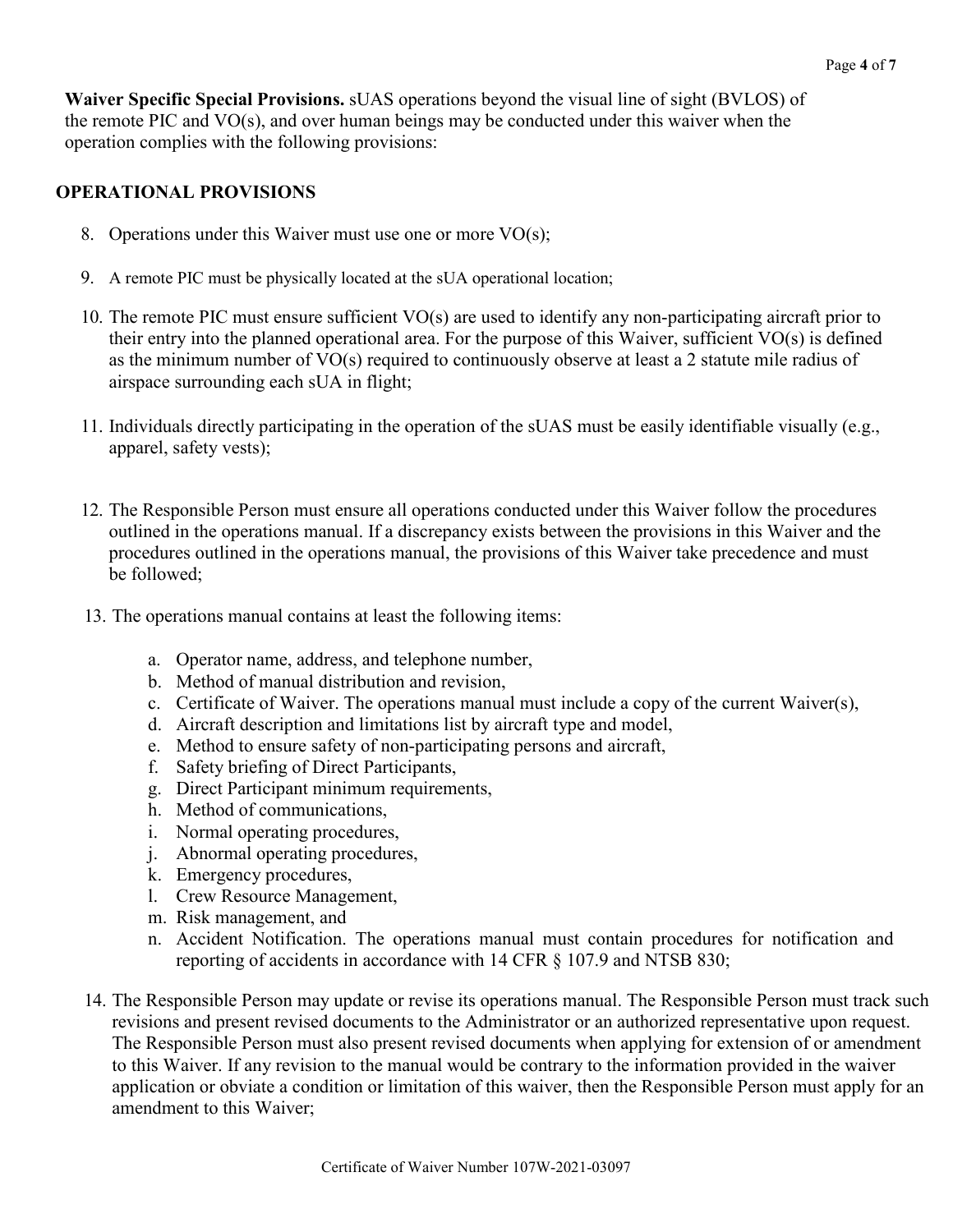- 15. The Responsible Person must ensure a copy of the operations manual is available to the remote PIC and all other direct participants prior to and during sUAS operations that are the subject of this Waiver;
- 16. Prior to conducting operations under this Waiver, the remote PIC and VO(s) must be proficient in visual line of sight (VLOS) operations and trained in accordance with the waiver applicants training program;
- 17. The Responsible Person listed on this Waiver must ensure each remote PIC who will conduct operations under this Waiver is trained in a manner that addresses the items listed in § 107.49(a)-(e) and in a manner that is consistent with how the sUAS will be operated under this Waiver. All training and demonstration for all remote PICs and VOs must be documented and made available upon request by the Administrator or an authorized representative. Training operations may only be conducted under the standard requirements of part 107 (without waiver). The training must include:
	- a. sUA limitations,
	- b. sUA programming,
	- c. sUA operational procedures,
	- d. Abnormal procedures,
	- e. Air traffic avoidance procedures,
	- f. Crew Resource Management,
	- g. sUA flight training, and
	- h. Demonstration of sUA ground and flight skills;
- 18. Prior to operations under this Waiver, all direct participants must attend a safety briefing that addresses at minimum, the following items:
	- a. Designated positions, physical locations, responsibilities, and Crew Resource Management,
	- b. Planned flight operating area,
	- c. Designated launch and recovery areas,
	- d. Verification of geo-fence boundaries,
	- e. Verification of flight profile(s), and course,
	- f. Verification of emergency landing site(s), land profile, and course,
	- g. Procedures for avoidance of other aircraft, and
	- h. Procedures for operating under this Waiver;
- 19. Communication between the remote PIC and VO(s) must occur to facilitate, when necessary, the remote PIC taking action to maneuver the sUA with sufficient time to:
	- a. Give way to all other aircraft in accordance with § 107.37,
	- b. React to any unforeseen operational or mechanical failure without creating a hazard to other people, other aircraft, or property in the event of a loss of control of the sUA, and
	- c. Maintain compliance with this Waiver and the requirements of part 107;
- 20. Operations subject to this waiver must cease if, at any time:
	- a. Safety of human beings or property on the ground or in the air is in jeopardy,
	- b. Any failure to comply with the provisions of this Waiver exists,
	- c. Full-duplex communications cannot be maintained between the remote PIC and any VO participating in the operation,
	- d. The ability to immediately alter the sUA flight course is unavailable to the remote PICor the manipulator of the controls,
	- e. A non-participating aircraft enters the designated flight operating area,
	- f. GPS signal is lost, or
	- g. sUA GPS location information is degraded;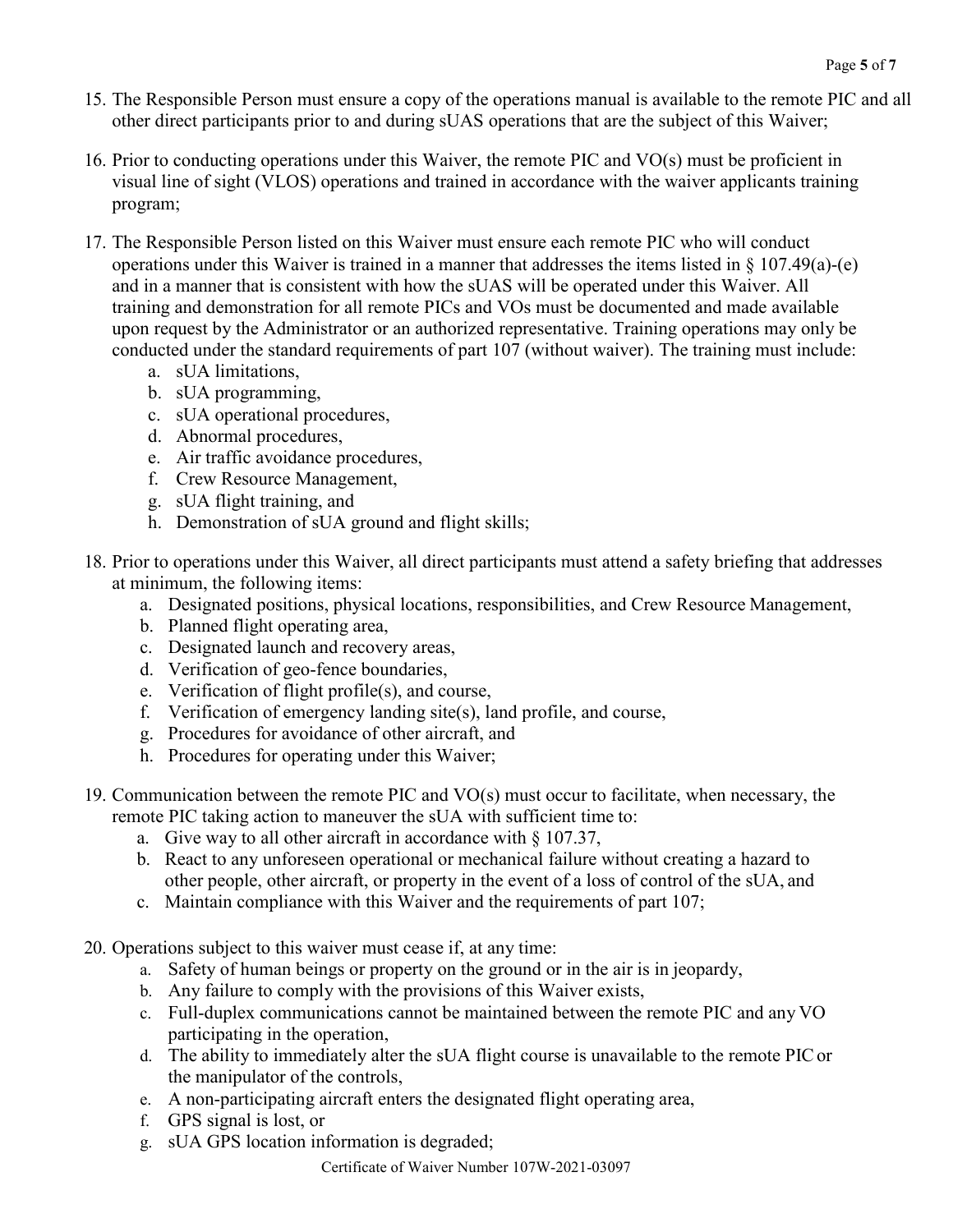- 21. All planned launches of the sUA must be within VLOS of the remote PIC, or within a location monitored by a direct participant and restricted to access by non-participants;
- 22. Not less than 24 hours prior to conducting operations that will not meet the definition of line of sight contained with 14 CFR § 107.31, a Notice to Airmen (NOTAM) must be filed. The NOTAM must include location, altitude, and/or operating area, time and nature of the activity, and number of sUA flying in the operating area;
- 23. No sUA flight that occurs under this waiver may carry the property of another for compensation or hire;
- 24. The Responsible Person must establish and maintain a Safety Management System (SMS) appropriate for the size, scope, and complexity of operations that occur under this Waiver. Guidance on establishing and maintaining an SMS is available in FAA Advisory Circular 120-92B (or current revision). This program must be made available upon request by the Administrator;

# **TECHNICAL PROVISIONS**

- 25. Operations conducted under this Waiver may only occur with the Hummingbird sUAS, as described in the waiver application;
- 26. During operations, the sUA must be equipped with lighting visible from a distance of no less than 1 statute mile;
- 27. All sUAS operations conducted in accordance with this Waiver must adhere to allmanufacturer guidelines, recommendations and limitations for the sUAS;
- 28. The Responsible Person must maintain each sUAS and its components in accordance with manufacturer's instructions and recommendations. sUAS maintenance includes scheduled and unscheduled overhaul, repair, inspection, modification, replacement, and system software upgrades of the sUAS and its components necessary for flight. A log of all maintenance performed must be kept for each aircraft operated under this waiver. This log must be available to the remote PIC for review prior to conducting operations that are the subject of this waiver. Each sUAS maintenance log must be presented to the Administrator when requested. The log must contain the following information for each maintenance activity:
	- a. A description (or reference data acceptable to the Administrator) of work performed,
	- b. The date of completion of the work performed,
	- c. The name of the person who performed the work, and
	- d. The signature of the person who performed the work;
- 29. Any sUA that has undergone maintenance must undergo a functional test flight prior to conducting operations under this Waiver. A log entry must be made for each functional test flight. The log entry must contain at minimum the:
	- a. Calendar date,
	- b. sUA registration or serial number,
	- c. Remote PIC who performed the functional test flight,
	- d. Duration of the flight, and
	- e. The result of the functional flight test;
- 30. A functional test flight may only be conducted under the standard requirements of part 107 (without waiver);